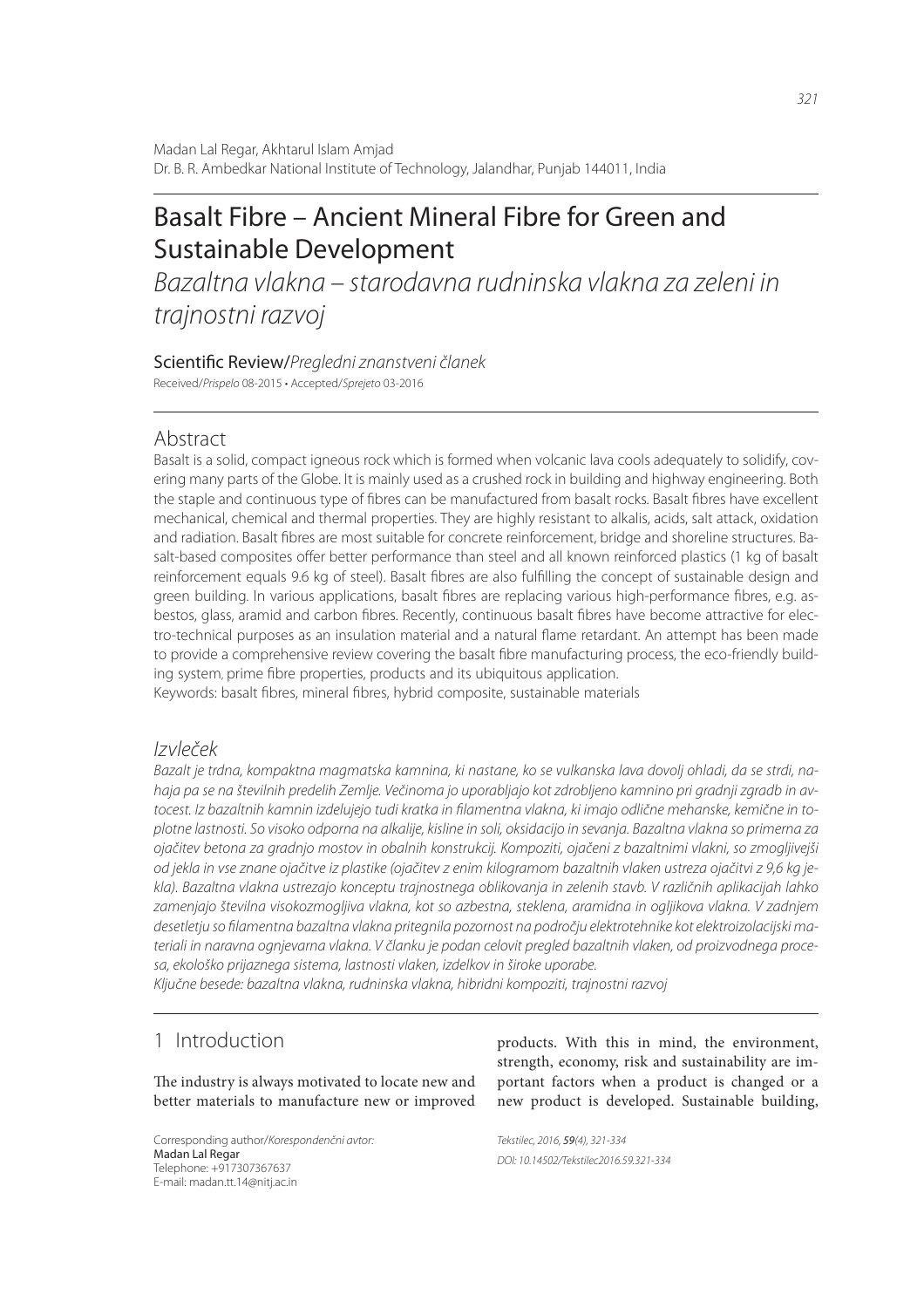sustainable design and green building are recent concepts that explain the efficiency of building in terms of the energy used to reduce the impact of the built environment onto human health and natural environment. According to the data recorded by the World Business Council for Sustainable Development, buildings are responsible for at least 40% of the energy use in most countries [1].

These days, a significant escalation has been observed in the production of composite materials. Intensively developed polymer composite materials (PCM) are used in different sectors of the industry and technology. One of the basic reinforcing elements of composite materials is the fibre. The glass fibre and carbon fibre are among the most effective and promising reinforcing fibres for manufacturing polymer composite materials used in the conditions of high loads. In the glass fibre production, a rare component, boron oxide  $(B_2O_3)$ , is used, while the carbon fibre bears high manufacturing costs. Consequently, both fibres have no prospect for mass application. Currently, a lot of work is being executed on the development of a modern continuous fibre from basalt stones. With the industrial production of the basalt fibre on the basis of new technologies, the cost is equal or even less than the cost required for the production of glass fibres. Basalt fibres and materials on their basis have the most preferable parameter, the ratio of quality and price in comparison with glass and carbon, and other types of fibres [1]. Basalt originates from volcanic magma and flood volcanoes, a very hot fluid or semi fluid material below the Earth's crust, solidified in open air. Basalt is a common term used for a variety of volcanic rocks, which are dark grey in colour, formed from molten lava after solidification [2]. Basalt is a building material that could effectively find wider application, since it is abundant worldwide. Basalt fibres are more advanced than other fibres in terms of thermal stability, heat and sound insulation properties, vibration resistance and durability. They are used as a fibre reinforcement of resin, pipes and geocomposites.

Russia has unlimited basalt reserves. The bulk of Iceland's bedrock is basalt, which is widely used as a building material in the country. Basalt rock beds with the thickness of as much as 200 m have been found in the East Asian countries. Basalt is a building material that could due to its worldwide abundance effectively find wider application. One

suggested use would be as a fibre reinforcement of resin.

# 2 Composition of basalt fibre

A basalt fibre is a material made from basalt rock which is composed of plagioclase, pyroxene and olivine minerals [2]. Plagioclase is an important series of minerals within the feldspar family. The name pyroxene comes from the Greek words for fire and stranger. Pyroxenes were named this way due to their presence in volcanic lavas, where they are sometimes seen as crystals embedded in volcanic glass; it was first assumed that they were impurities in the glass, hence the name "fire strangers". The pyroxenes are a group of important rock-forming inosilicate minerals discovered in several igneous and metamorphic rocks. Inosilicates, or chain silicates, have interlocking chains of silicate tetrahedral with either  $\text{SiO}_3$ , 1 : 3 ratio, for single chains or  $Si<sub>4</sub>O<sub>11</sub>$ , 4 : 11 ratio, for double chains. A pyrogenic rock is formed through the cooling and solidification of magma or lava. A metamorphic rock is a result of the transformation of an existing rock type [3]. A comparison of basalt with granite is shown in Table 1.

The mineral olivine is a magnesium iron silicate with the formula  $(Mg, Fe)_2SiO_4$ . It is a common mineral in the Earth's subsurface but weathers quickly on the surface.

The mineral level and chemical makeup of basalt formation depends on the geographical area. Moreover, the rate of cooling when the original flow reaches the Earth's surface influences the crystal structure. Basalt is mostly found on ocean floors, while granite represents the Earth's crust in all continents. Basalt is an extrusive, while granite is an invasive igneous rock. Basalt is darker, composed of magnesium and iron, whereas granite is lighter, and composed of feldspar and quartz. Basalt is called mafic, whereas granite is known as felsic. Basalt splits along columnar planes, while granite splits along horizontal planes [6].

Despite basalt stones being easily available with different compositions, only certain compositions are suitable for manufacturing a continuous filament with the diameter range 9–24 micrometres. A basalt fibre contains about  $48.8 - 52.2\%$  of silicon dioxide  $(SiO_2)$ , about 14–17.5% of aluminium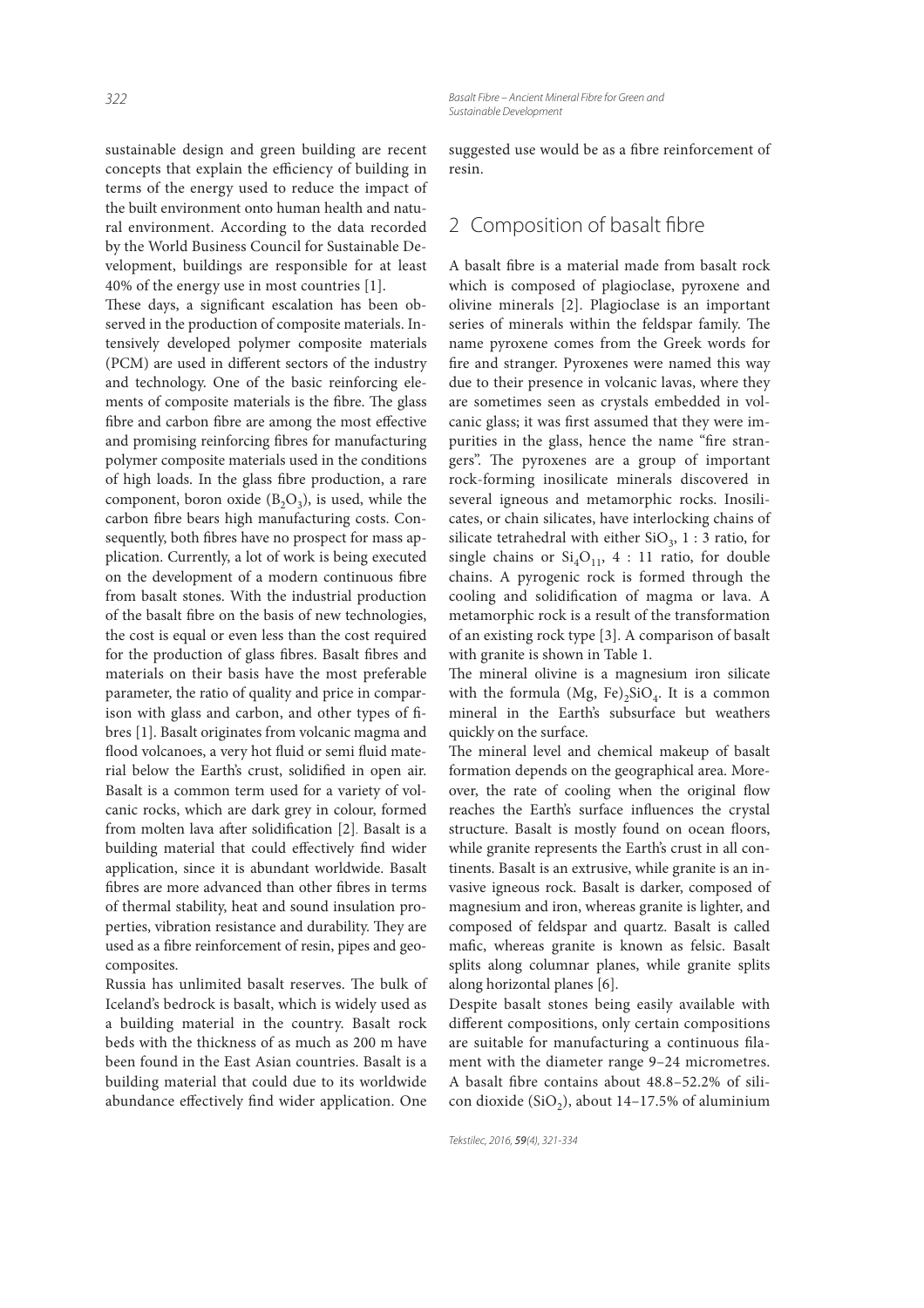| Character       | Granite                                  | <b>Basalt</b>                             |  |  |
|-----------------|------------------------------------------|-------------------------------------------|--|--|
| Rock type       | Igneous (intrusive/plutonic)             | Igneous (extrusive/volcanic)              |  |  |
| Environment     | Granite is formed from magma that        | Basalt is solidified lava, like rhyolite. |  |  |
|                 | cools very slowly into hard rock below   | However, it flows much quicker as it is   |  |  |
|                 | or within the Earth's crust.             | less viscous.                             |  |  |
| Distinguishing  | Visible crystals of pink feldspar white  | Red-brown to black, frothy with small     |  |  |
| characteristics | or grey quartz, and black mica. There is | visible holes where gas escaped while     |  |  |
|                 | no horizontal banding in granite.        | the lava cooled.                          |  |  |
| Composition     | Feldspar, quartz, mica, hornblende       | Feldspar, olivine, pyroxene, amphibole    |  |  |

Table 1: Comparison of basalt with granite [4, 5]

oxide  $(Al_2O_3)$ , the rest of the components being shown in Table 2.

| Chemical compound                                  | Share in<br>basalt rock<br>$\lceil \frac{9}{6} \rceil$ |  |  |
|----------------------------------------------------|--------------------------------------------------------|--|--|
| Silicon dioxide $(SiO2)$                           | $48.8 - 52.8$                                          |  |  |
| Aluminium oxide $(Al_2O_3)$                        | $14 - 17.5$                                            |  |  |
| Iron oxide (FeO + Fe <sub>2</sub> O <sub>3</sub> ) | $7.3 - 13.3$                                           |  |  |
| Magnesium oxide (MgO)                              | $6.2 - 16$                                             |  |  |
| Calcium oxide (CaO)                                | 8.59                                                   |  |  |
| Sodium oxide (Na <sub>2</sub> O)                   | 3.34                                                   |  |  |
| Potassium oxide $(K_2O)$                           | 1.46                                                   |  |  |
| Titanium oxide (TiO <sub>2</sub> )                 | $0.9 - 1.6$                                            |  |  |
| Phosphorus pentoxide $(P_2O_5)$                    | 0.28                                                   |  |  |
| Manganese (II) oxide (MnO)                         | $0.1 - 0.16$                                           |  |  |
| Chromium (III) oxide $(Cr_2O_3)$                   | 0.06                                                   |  |  |

Table 2: Chemical composition of basalt rock [3, 5]

# 3 Manufacturing basalt fibre

Basalt fibres are divided into two large groups: continuous fibres and staple fibres. Staple fibres are also known as basalt fine fibres. The production process of discrete fibres has been well perfected over the last five decades, whereas the production technology for continuous basalt fibres is still in its initial stages. Fibre manufacturers, composite material manufacturers and consumers are interested in continuous basalt fibres for a number of reasons. A continuous basalt fibre has several advantages over a glass fibre. The raw material used to produce a continuous basalt fibre is widely available at low cost. The recent development in the continuous basalt fibre production technology and equipment has resulted in the low production costs similar to those of E-glass fibres.

Basalt fibres are mainly produced with the melt blowing (Junkers technology) and melt spinning technology [2, 7, 8].

### 3.1 Basalt fibre production with melt blowing *(Junkers technology)*

Basalt fibres are produced in a continuous process similar to that of glass fibres. A basalt rock is crushed, washed and loaded into a bin attached to feeders which further transfer the material into the melting baths in gas-heated furnaces. This process is made simpler due to the less complex composition of basalt fibres as compared to glass fibre processing. A glass fibre normally contains aluminium, silica, boron oxide and several other minerals that must be fed separately into the metering system before entering the furnace. This is not the case with basalt fibres as it does not consists of any such secondary materials and thus the process requires a single feed line to carry the crushed basalt rock into the melt furnace. As basalt stone is procured directly from the nature, this results in its manufacturers having less direct control over the purity and consistency of the raw basalt stone. When crushed, basalt enters the furnace, thereby liquefying the material at the temperature of 1500 °C (melting point of glass is 1400–1600 °C). It becomes difficult to uniformly heat the entire basalt mix with overhead gas burners used in conventional glass furnaces. The melting basalt must be held in a reservoir for extended periods, up to several hours to ensure a homogenous temperature under the overhead gas. Several strategies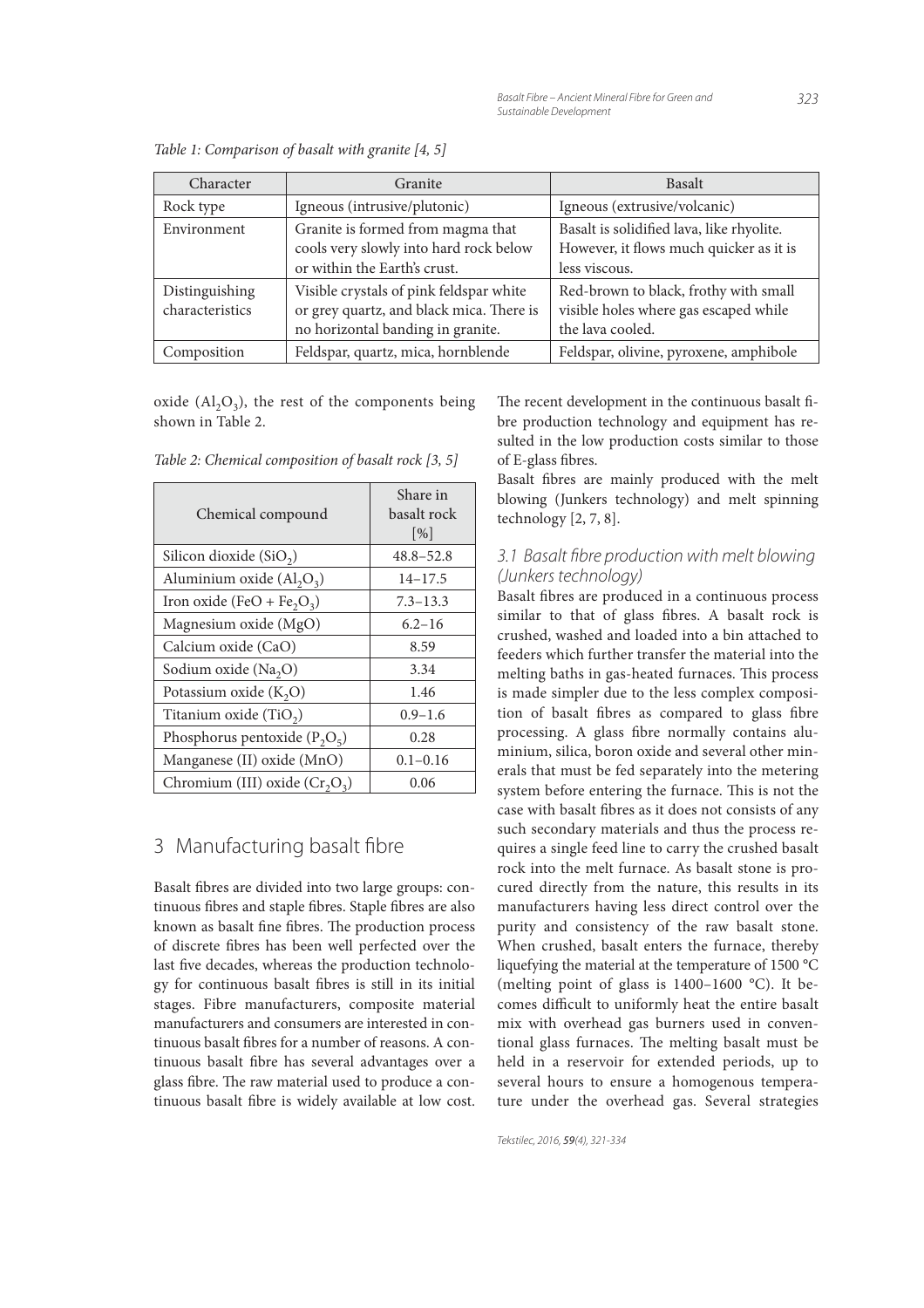*324 Basalt Fibre – Ancient Mineral Fibre for Green and Sustainable Development*

have been developed by basalt producers to promote uniform heating, which includes the immersion of electrodes in the bath. Finally, a two-stage heating scheme is employed, which features separate zones, furnished with controlled heating systems. The temperature control system in the furnace outlet zone feeding the extrusion bushings requires great precision; hence, a less sophisticated control system in the initial heating zone may be used. The blowing technology with centrifugal cylinders (e.g. Junkers method) is used for manufacturing cheap fibres with 60-100 mm in length and 8–20 μm in diameter, primarily used as insulating materials in the construction and automotive industries. The basalt melt is fed to a horizontal shaft fibre spinning machine after coming from the 1580 °C furnace, which consists of three centrifugal heads, one accelerating and two fibrillating cylinders [9, 10]. The fibres formed as a result of the centrifugal force are blown-off with high-pressure air as depicted in Figure 1.



Figure 1: Scheme of Junkers type basalt fibre production with melt blowing: 1 – molten basalt rock, 2 – blowing valves,  $3$  – fibrillising cylinder,  $4$  – droplets,  $5-7$  – fibre formation, 8 – fibre, 9 – fibre head [2]

*3.2 Basalt fi bre production with melt spinning* The continuous fibre production consists of the following stages:

- preparation of basalt melts for basalt fibre production,
- forming basalt melt through a platinum alloy bushing assembly, and
- extraction of initial fibre, lubrication and winding on bobbins.

Basalt rocks are crushed (5–12 mm) for a continuous basalt fibre (CBF) production, the metal and magnetic contaminations are removed with the help of magnetic separation and screening, and small inclusions like dirt and dust are removed by washing. This is followed by drying, which is carried out either at natural air circulation or in a special dryer. The prepared raw material is periodically loaded into the hopper of the loader mounted above the smelting furnace [11].

The smelting furnace (Figure 2) represents a recuperative bath-type furnace of continuous operation with direct gas heating of the smelting zone. Basalt rocks melt at  $1500 \pm 50$  °C as a result of the burning of air-natural gas mixture. The melt flows into the feeder due to gravity forces after the homogenisation. At the bottom of the feeder, electrically heated feeding tubes are located, through which the melt is supplied to electrically heated platinum-rhodium bushing. From the bushing, the melt is drawn in the form of a filament yarn [12].



Figure 2: Smelting furnace: 1 – bath type furnace, 2 – feeding tube, 3 – bushing, 4 – gathering shoe, 5 – winder [13]

In the process of continuous filament, their surface is coated with a sizing agent which stops the growth of micro-cracks on the filament surface to avoid the decrease in fibre strength. Additionally, the sizing agent improves the adhesive properties of fibres. With the help of a gathering shoe, the filament yarn is wound on a spool.

The manufacturing of a high quality continuous filament requires a proper selection of the raw materi-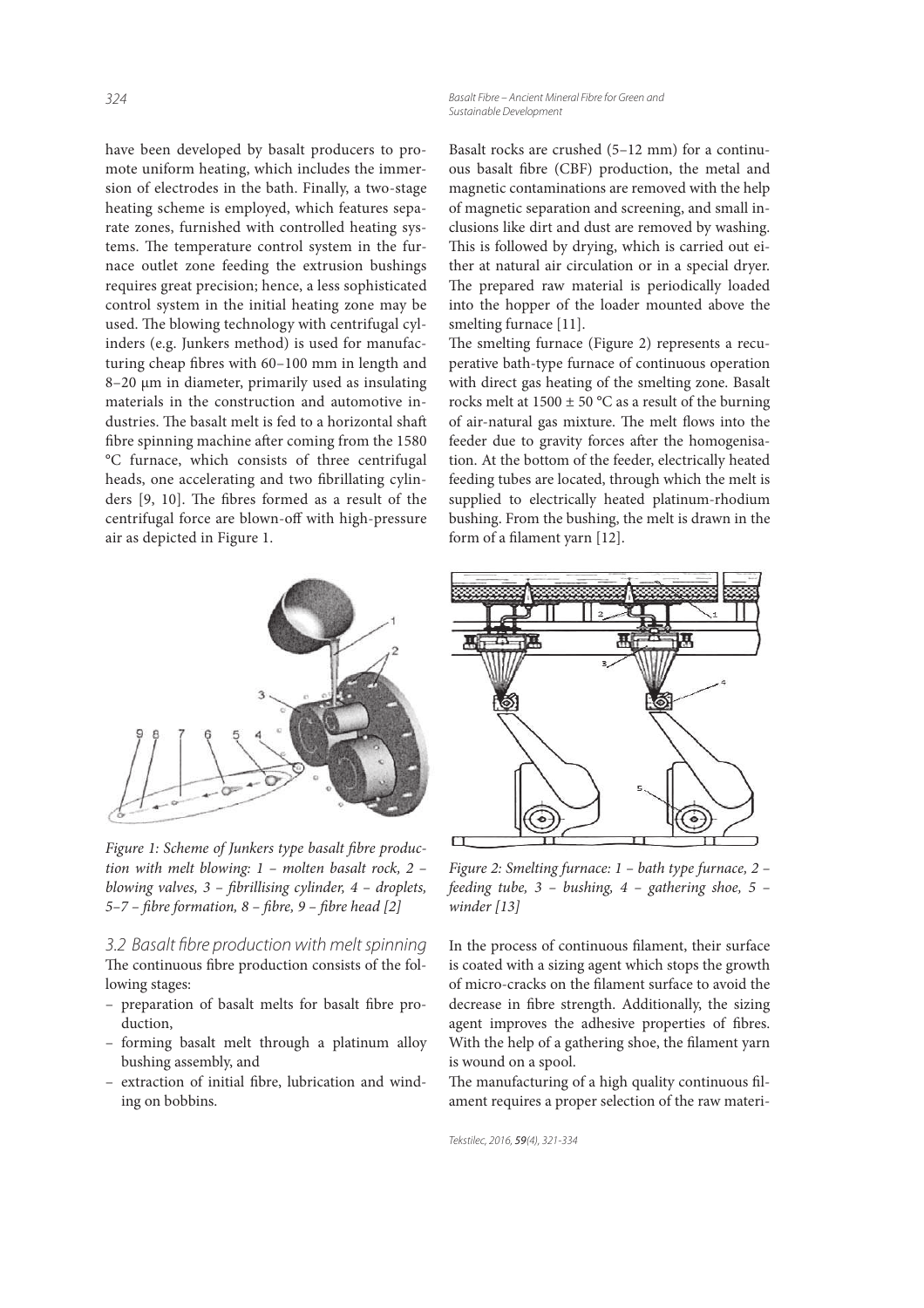al, in addition to the melting and drawing technological parameters and properties. The manufactures of continuous filaments require materials with a low rate of crystallisation; basalt glass should have the drawing interval which is wide enough [14, 15].

The CBF manufacturing process is different to fibre glass in the following ways:

- Basalt is a natural raw material which is melted to the state of super fluent magma,
- Basalt fibre shows a different crystalline structure and chemical composition from glass fibre,
- Thermo-physical properties of the basalt melt differ from alumina silicate glass melts [12].

The process of basalt melting does not include the operations that are specific for glass melting, and clearing and cooling the glass melts, which results in the difference between the design of basalt melting furnaces and the design of glass melting furnaces.

The basalts obtained from different basalt deposits differ in their properties, affecting the parameters of the continuous basalt fibre production process.

The reduction in the diameter of the monofilament results in the increase of elasticity and thus proves useful in textile processing. The diameter of the monofilament depends on the temperature in the feeder and the speed of the filament drawing.

# 4 Properties of basalt fibre

#### *4.1 Mechanical and physical properties of basalt fi bre*

Basalt, the density of which is between  $2.8 - 2.9$  g/cm<sup>3</sup>, has a maximum contribution of iron and magnesium. Being extremely hard (from 5 to 9 on Mohs scale) gives basalt a superior abrasion resistance. Casted basalt is often used as a paving and building material. Continuous basalt fibres and fabrics are labelled as safe by the US and European occupational safety guidelines [7, 16].

A continuous filament of basalt with the diameter of more than 5 µm cannot split longitudinally and is thus characterised as non-respirable. The continuous basalt fibres (filaments) have the diameter between 9 and 13 µm, which is a suitable replacement for asbestos. Continuous fibres are highly water resistant (90.0–99.9%). The specific tenacity of continuous basalt fibres exceeds that of steel fibres by many times. Basalt is by roughly 5% denser than glass. The tensile modulus (E modulus, Young modulus) of continuous basalt fibres is higher than of E-glass fibres, making them attractive for the reinforcement of composites. A basalt textile exhibits sufficient flexibility, drape ability and good fatigue resistance. Yarn made from continuous basalt fibres shows low friction coefficients when compared to most reinforcement materials [7, 16–19].

### 4.2 Chemical properties of basalt fibre

Continuous basalt fibres have good acid, alkaline and solvent resistances, surpassing those of E-glass fibres. The main advantage of basalt fibres is the resistance to an alkaline environment, as it can withstand the pH of up to 13–14. The fibre has good resistance to UV-light and biological contamination in addition to its anti-corrosion properties. In its pure form, it is free of odour and has low soiling sensitivity with the absorption of humidity less than 0.1% at 65% of relative air humidity at room temperature. Continuous basalt fibres show excellent wettability with natural adhesion to a broad range of binders, coating compounds and matrix materials in composite applications [20]. A comparison of chemical resistance of basalt and glass fibres is shown in Table 3.

Figures 3 and 4 show a comparison of the damage of basalt, carbon and glass fibres at alkaline conditions. Basalt materials have strong resistance against the action of fungi and microorganisms. However, after the weaving, basalt fabrics show easy damage due to their poor bending properties. This defect may be overcome with some coating and finishing.

Table 3: Comparison of chemical resistance of basalt and E-glass [8, 18, 21]

| Material | Chemical resistance in solution of $[\%]$ |           |                                      |  |
|----------|-------------------------------------------|-----------|--------------------------------------|--|
|          | $0.5N$ NaOH                               | 2.0N NaOH | 2.0N HCI                             |  |
| Basalt   | $73 - 99$                                 | $48 - 92$ | 35-75 (90-92% after crystallisation) |  |
| E-glass  | 50                                        |           |                                      |  |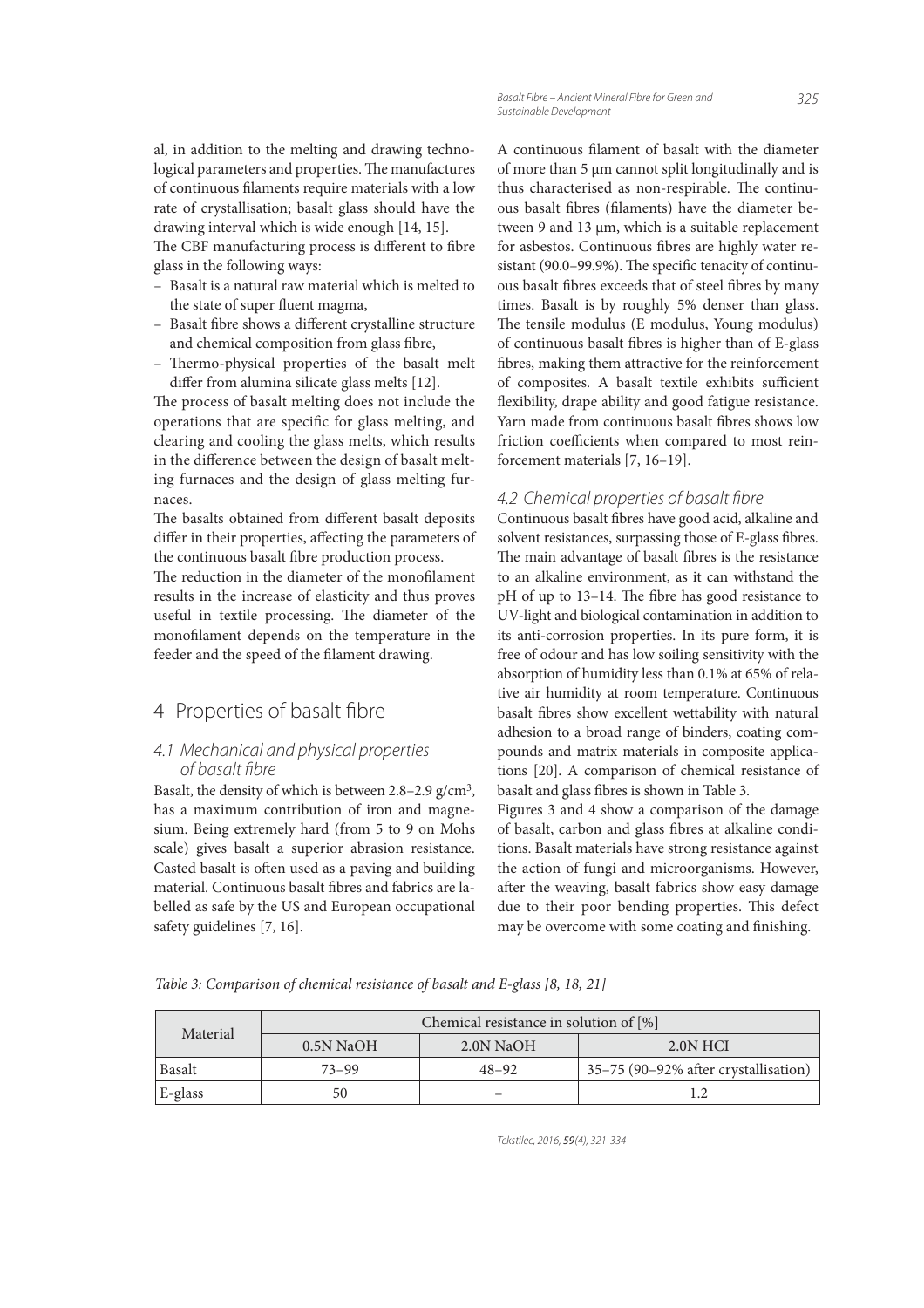*326 Basalt Fibre – Ancient Mineral Fibre for Green and Sustainable Development*







Figure 4: Scanning electron microscope (SEM) images (3KX) of carbon fibre in NaOH solution [18, 21]

# *4.3 Thermal properties of basalt fi bre*

Basalt fibres have excellent thermal resistance. They can easily withstand the temperature of 1100– 1200 °C for hours without enduring any physical damage. Unstressed basalt fibres can maintain their integrity even at up to 1250 °C, making them superior in comparison with E-glass and carbon fibres. The thermal properties of basalt fibres for composites are shown in Table 4 [19, 22].

### *4.4 Assessment of diff erent high-performance fi bres in comparison with basalt fi bres*

Basalt fibres have a higher or a comparable modulus of tensile strength and elasticity than E-glass fibres. Moreover, they have great chemical and thermal stability, and good electrical and sound insulating properties. The thermal insulating properties of basalt fibres are by three times higher than that of asbestos fibres. They show by 10 times better electrical insulating properties than E-glass. Table 5 describes the properties of basalt fibres compared with different high-performance fibres [23, 24].

| Thermal properties of basalt fibres   | Values |  |  |
|---------------------------------------|--------|--|--|
| Maximum operating temperatures [°C]   | 982    |  |  |
| Sustained operating temperatures [°C] | 820    |  |  |
| Minimum operating temperatures [°C]   | $-260$ |  |  |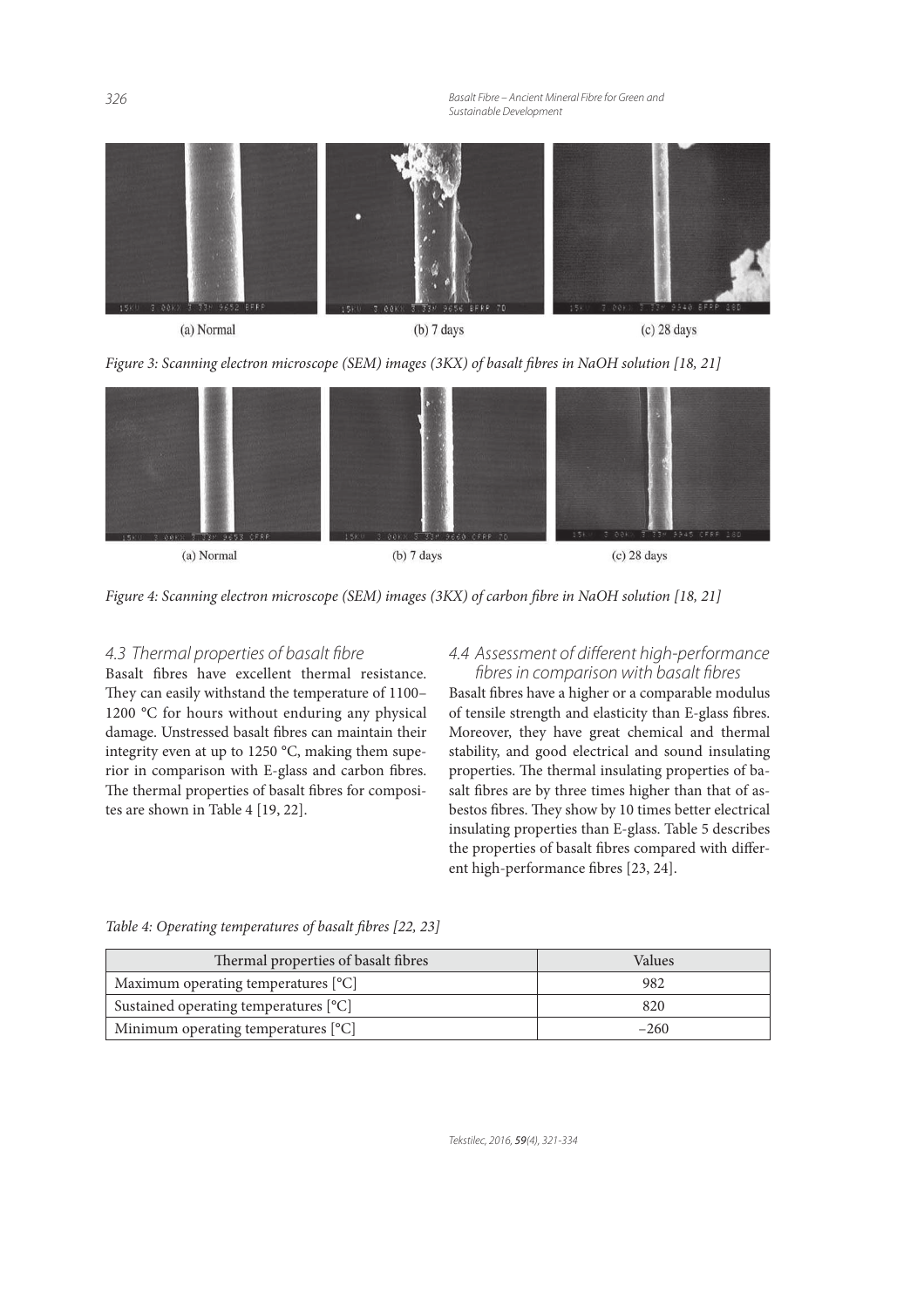| Property                                              | <b>Basalt</b>   | E-Glass       | Asbestos      | Silica        | <b>Stainless</b><br>steel | Carbon                   | Aramid        |
|-------------------------------------------------------|-----------------|---------------|---------------|---------------|---------------------------|--------------------------|---------------|
| Thermal limit of<br>application [°C]                  | $-260-700$      | $-60-460$     | 500           | 1,050         | 600                       | 2,000                    | 250           |
| Glass transition<br>temperature [°C]                  | 1,050           | 600           | 700           | $1,300-1,670$ |                           | $\overline{\phantom{0}}$ | $280 - 300$   |
| Melting tempe-<br>rature $[°C]$                       | 1,450           | 1,120         | 1,500         | 2,000         | $1,400-1,600$             | 2,500                    | $370 - 500$   |
| Glow loss [%]                                         | 1.91            | 0.32          | 13.5          |               |                           | $\overline{\phantom{0}}$ |               |
| Thermal<br>conductivity<br>[W/(m.K)]                  | $0.031 - 0.038$ | $0.85 - 1.3$  |               | 1.4           | $20 - 100$                | $5 - 185$                | $0.04 - 0.13$ |
| Specific heat<br>capacity<br>[k]/(kg.K)]              | 0.86            | 0.84          | $1.05 - 1.11$ | 0.96          | 0.51                      | 0.71                     | $1.2 - 1.4$   |
| Linear expansi-<br>on coefficient<br>[ $x10^{-7}$ /K] | 5.5             | 5             |               | 0.5           | 0.16                      | $0.1 - 1.3$              | $-0,35$       |
| Density<br>[ $\text{kg/dm}^3$ ]                       | $2.60 - 2.80$   | $2.52 - 2.63$ | $2 - 2.6$     | $2.00 - 2.73$ | 7.90                      | $1.67-$<br>2.52          | $1.38 - 1.44$ |
| E-modulus<br>[GPa]                                    | $62.0 \pm 3.6$  | $57 \pm 3$    | $30 - 190$    | $60 - 72$     | $176 - 196$               | $160 - 830$              | $58 - 120$    |
| Moisture at 65%<br>RH, [%]                            | < 0.1           | < 0.1         | $1.6 - 1.9$   | $\theta$      | $\Omega$                  | 0.01                     | $3 - 7$       |

Table 5: Comparison of properties of basalt and other high-performance fibres [3, 16, 25, 26]

# 5 Basalt fibre products

Basalt fibres offer the prospects of a completely new range of composite materials and products with their unique range of properties. Some basalt products are shown in Figure 5. A continuous basalt fibre is mainly used in the making of roving fabrics, thin fabrics, reinforcing nets for building and road constructions, chopped fibre mats and thin mats (basalt paper) [26–28].

### **Basalt scales**

Basalt scales got their name due to the protective quality similarity with fish scales. Basalt scales are used exclusively for the production of protective, wear proof, anticorrosive and chemically proof coverings, reinforced composite materials, reinforced plastics, frictional materials (e.g. brake blocks and clutch plates) [29]. The wear resistance and chemical stability of lacquer coatings reinforced with basalt scales increases by several times. The durability



Figure 5: Products from continuous basalt fibres (CBF) [28]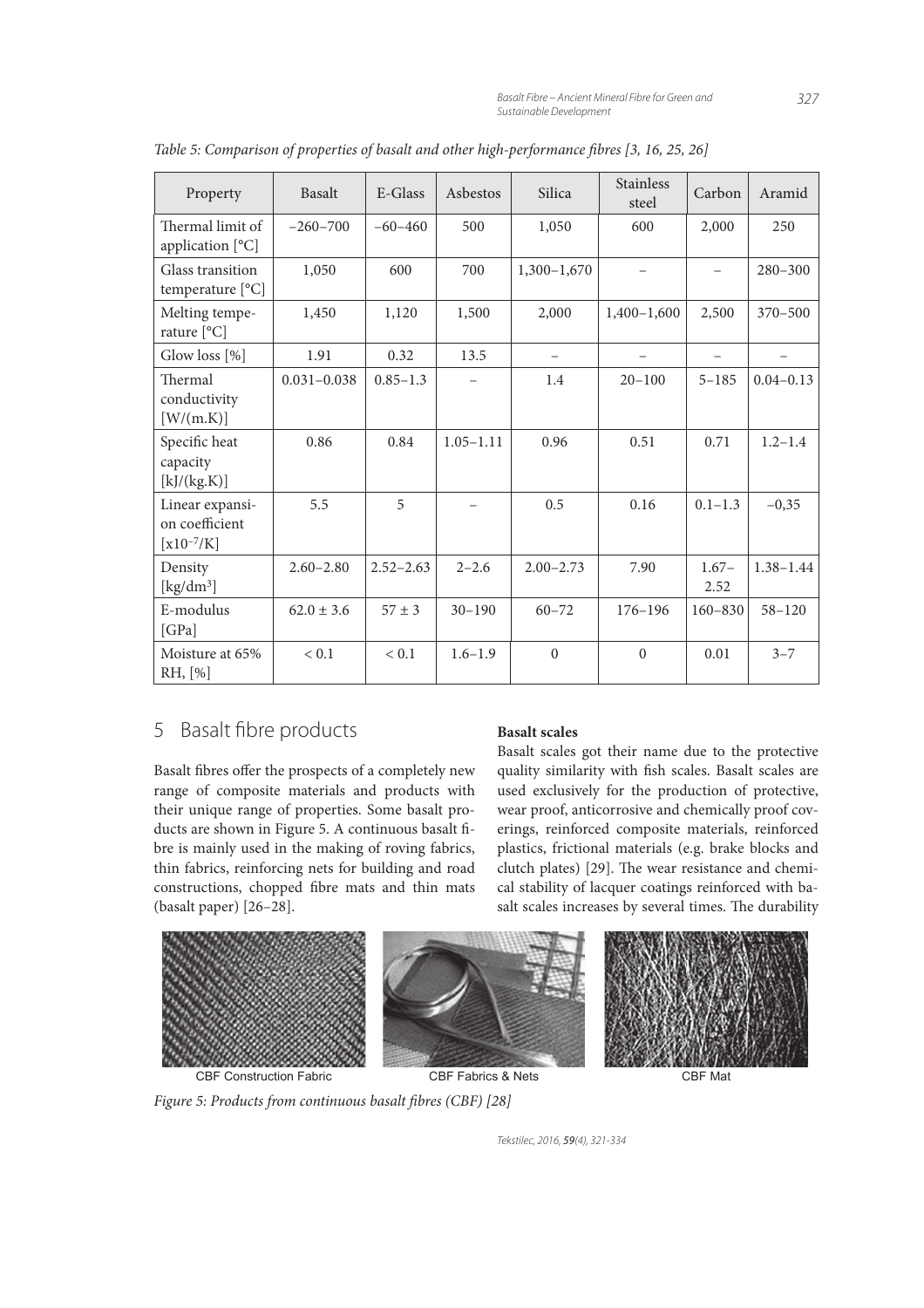of plastics reinforced with basalt scales increases by 2–3 times [30].

#### **Basalt fibre bars**

By utilizing basalt fibres and a resin epoxy binder, basalt composite bars are prepared. They are noncorrosive, with the tensile strength by three times higher than that of a steel bar normally used in the building construction. Nevertheless, these bars are costly and also not resistant to alkalis. The high mechanical performance/price ratio of basalt fibre composite bar, combined with the corrosion resistance to alkaline attack, advocates replacing steel in concrete with basalt fibre composite bars  $[27, 28, 31-34]$ .

#### **Basalt roving**

Roving is a natural, inert and extremely strong material, which is resistant to aggressive environments, has long service life and excellent electric insulating properties. Basalt roving is a bundle of continuous mono-directional complex basalt fibres. Basalt roving is heat resistant; its long use temperature range is between 200–680 °C. Temporarily, it can withstand up to 900 °C. Its absolute hardness on the Mohs scale is graded 8–9 (for comparison, diamond equals 10). Its specific tensile strength is by 2.5 times higher than that of alloyed steel and by 1.3 times higher than that of E-glass [29, 34, 35].

#### **Basalt fabrics**

Basalt fabrics are produced for structural, electrotechnical, general and specialised purposes. Basalt fabrics are useful for producing structural basaltplastics based on various thermosetting binders epoxy and phenolic polyesters (e.g. by laying out method) from which components for automobiles, aircrafts, ships and household appliances can be produced. The basalt-plastics acquire the shield properties against electromagnetic radiation in the case of preliminary metallisation. Basalt fabrics can also be used as basics when producing soft and rigid roofing [35]. Basalt fabrics are used for the electrotechnical purposes as a base for the production of insulation materials. These materials are employed in the production of substances for printed circuit boards for electronics and electrical engineering. The employment of incombustible basalt fabric inserts in industrial ventilators increases their fire safety as well as the fire resistance of ventilating systems. The cost of basalt fabrics is considerably lower

*328 Basalt Fibre – Ancient Mineral Fibre for Green and Sustainable Development*

> than that of similar materials. Basalt woven materials are resistant to flames due to their non-combustible properties that make basalt tapes effective as extra resistant insulation for electrical cables and underground ducts. Basalt fabric hoses may be useful for reinforcing cables, as well as for repairing the interior and exterior of tubes and pipelines [36–38].

#### **Basalt prepregs**

Prepregs are pre-impregnated composite basalt fibres or fabrics into which a pre-catalysed polyester resin system has been impregnated by a machine. The resin systems in these materials react very slow at room temperature, allowing a long shelf life. They are cured by heating at the prescribed elevated temperature [39, 40]. Prepregs have a long life (at least 4 years) under storage conditions, hermetically packed at the temperature under 40 °C [41–43]. Prepregs are used for the production of various basalt plastic composites.

#### **Basalt fibre pipes**

Basalt fibre pipes are obtained by winding basalt threads impregnated with a binder. They are regarded as one of the most promising materials in the modern construction technology. They are much better than the materials used in the designs of piping hot water systems such as steel, asbestos and other traditional building components. They are chemically-resistant in aggressive environments and ecologically friendly. The enormous stock of basalt raw materials and the relatively low cost make its use very tempting, particularly in laying of the heating systems. The basalt fibre pipes may be useful as components for shaft linings, building components, for transporting corrosive liquids and gases in constructions, industrial, agricultural and public service sectors. Other possible areas of application for basalt pipes are masts, aerial frames, various pipes in constructions, communication etc. They can be applied in a pipeline construction with the working temperature of up to 115 °C and pressure of up to 1.5 MPa with the exploitation period of no less than 25 years. The basalt fibre insulated pipe is a new concept of energy efficient hot water and heating pipelines. These pipes have high corrosion resistance and do not require special electrochemical protection. They are resistant to the effects of fungi, groundwater and sewage, which increases the lifetime of basalt fibre pipes by up to 50 years and more [40, 42].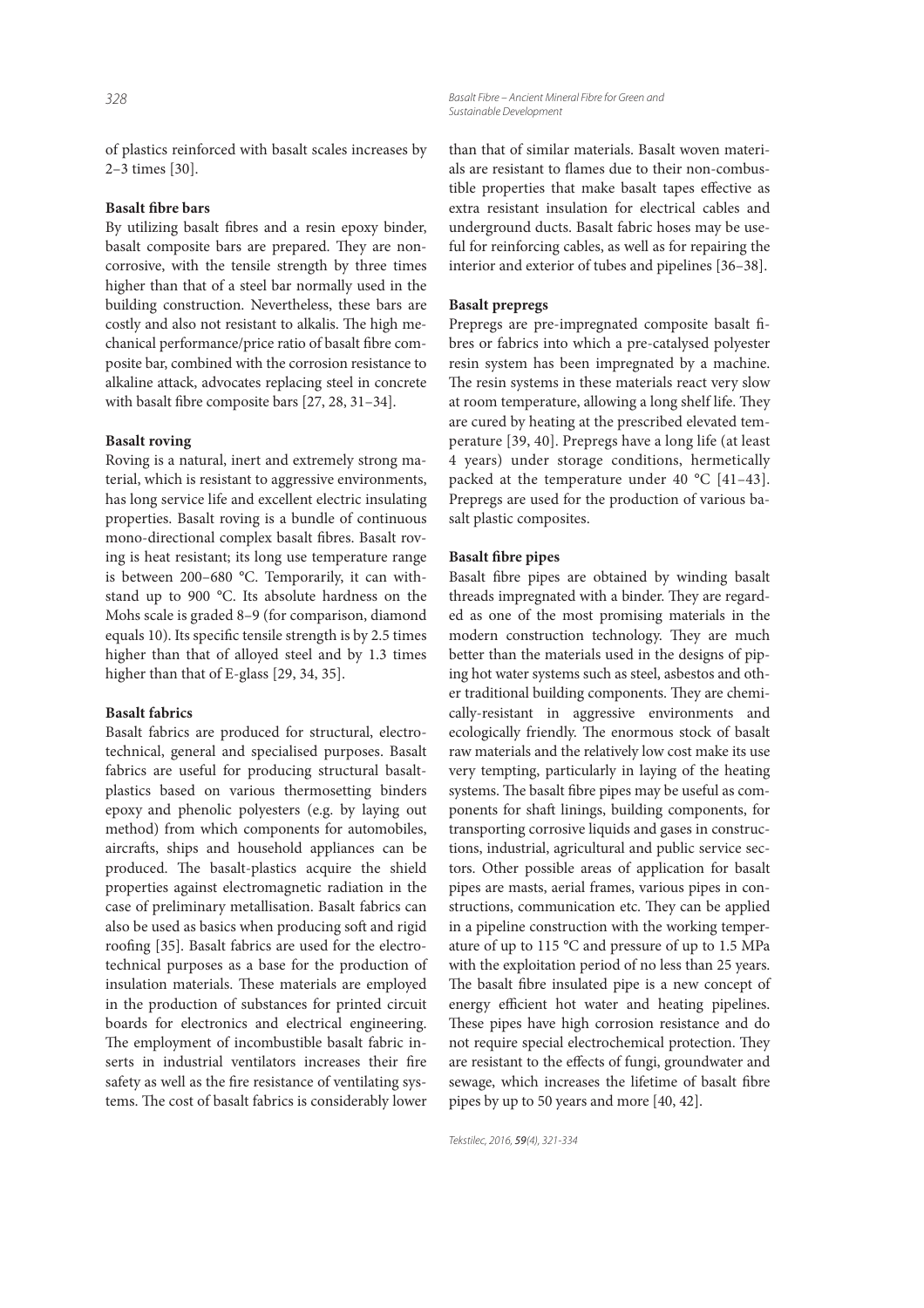Subsequently, basalt fibre pipes also have a significant maintenance and mounting advantages compared to conventional steel pipes. Due to their greater hydraulic resistance, the capacity of basalt fibre pipes is much higher than that of a steel pipe. Moreover, they are by 3–4 times lighter than steel pipes. This makes the installation of basalt fibre pipes cheaper and more convenient. Another important advantage of basalt fibre pipes is their higher durability. The operation time of basalt fibre pipes is at least 20 years in comparison to the 5–7 years of steel pipes. Galvanised steel pipes are used to extend the operation time. However, the price of such pipes is by 75% higher than that of conventional steel. Thus, the operating costs (depreciation, maintenance) for basalt fibre pipes are significantly lower than for pipes made from steel [38].

#### **Flame retardant protection product**

Flame retardant fabrics are fabrics which are difficult to ignite, easy to self-extinguish, they burn slowly, have small burned area, reducing fire damage and the loss of property. Flame retardant fabrics play an important role in our daily life and production [44].

The performances of high-temperature resistant fibres are: (1) no size change at high temperature; (2) high softening and melting temperature; (3) high kindling and ignition point; (4) high thermal decomposition temperature; (5) having the general characteristics of fibres, e.g. flexibility, elasticity, workability, flame resistance or incombustibility; (6) maintaining general characteristics even after exposed for a long time to high temperature. Basalt fibres are characterised by all of the above. The application temperature of CBF is from –269 °C to up to about 650  $^{\circ}$ C (softening temperature is 960  $^{\circ}$ C). Furthermore, CBF has outstanding flame-resistance performance and can be developed in a flame-resistant protection field [44, 45].

Basalt fibres have excellent flame retardant properties. Fibre combustion is decided according to: 1) the composition and structure of a fibre, which directly affects its thermal decomposition temperature and formed speed of  $\cdot$ OH and  $\cdot$ H; 2) the oxygen supply circumstance, as the fibre combustion performance is judged by the limit oxygen index (LOI). The lower the LOI value, the easier is the fibre combustion. A fibre is inflammable when its LOI is less than 20%, it is flammable fibre when the LOI of a fibre reaches 20-26%, flame-retardant when LOI reaches  $26-34\%$  and non-combustible when the LOI of a fibre is above 35% [44].

# 6 Application of basalt fibre

#### **Geocomposites**

A protective cap using geocomposites in waste disposal sites, including. incorporated basalt materials, can put forward the best protection for human health and environment against radioactive waste. A lot of this waste needs to be protected for centuries in an isolated way for an inoffensive disposal [46, 47].

Such a capping system for a long-term use should include the ability to function in a semi-arid to subhumid climate, to limit the recharge of water table to near the zero amount, should be maintenance free, resist animals, human intrusion and limit the release of noxious gases. Waste dumping pits are constructed in several layers which include coarse material such as sands, gravels and basalt riprap [4]. Basalt geo-meshes are ecologically safe and can withstand very high temperatures of molten asphalt. Basalt geo-meshes are chemically inert and lighter than metallic meshes. They are also fit for soil and embankment stabilisation, and environmental and ecological safety. Geo-polymeric concretes reinforced with basalt fibres offer better fracture toughness than conventional cement structures (as shown by three-point bending tests) [48].

#### **Civil construction**

Basalt fibres are also used in building constructions and facing plastics such as reinforcing plaster grids, warmed panels for the construction of prefabricated houses, floors, dropped ceilings, fireproof walls, fire resistant doors, building plastics etc. [49].

The fibre reinforced polymer (FRP) composite bars and fabric sheets are currently used as internal or external reinforcement for concrete members in many structural systems. The use of corrosion resistant FRP reinforcement is beneficial in transportation structures particularly in those exposed to de-icing salts, and/or located in a highly corrosive environment. Glass, carbon and aramid fibres are commonly used in the manufacture of reinforcing bars for concrete applications. Recent developments in the fibre production technology allow the mak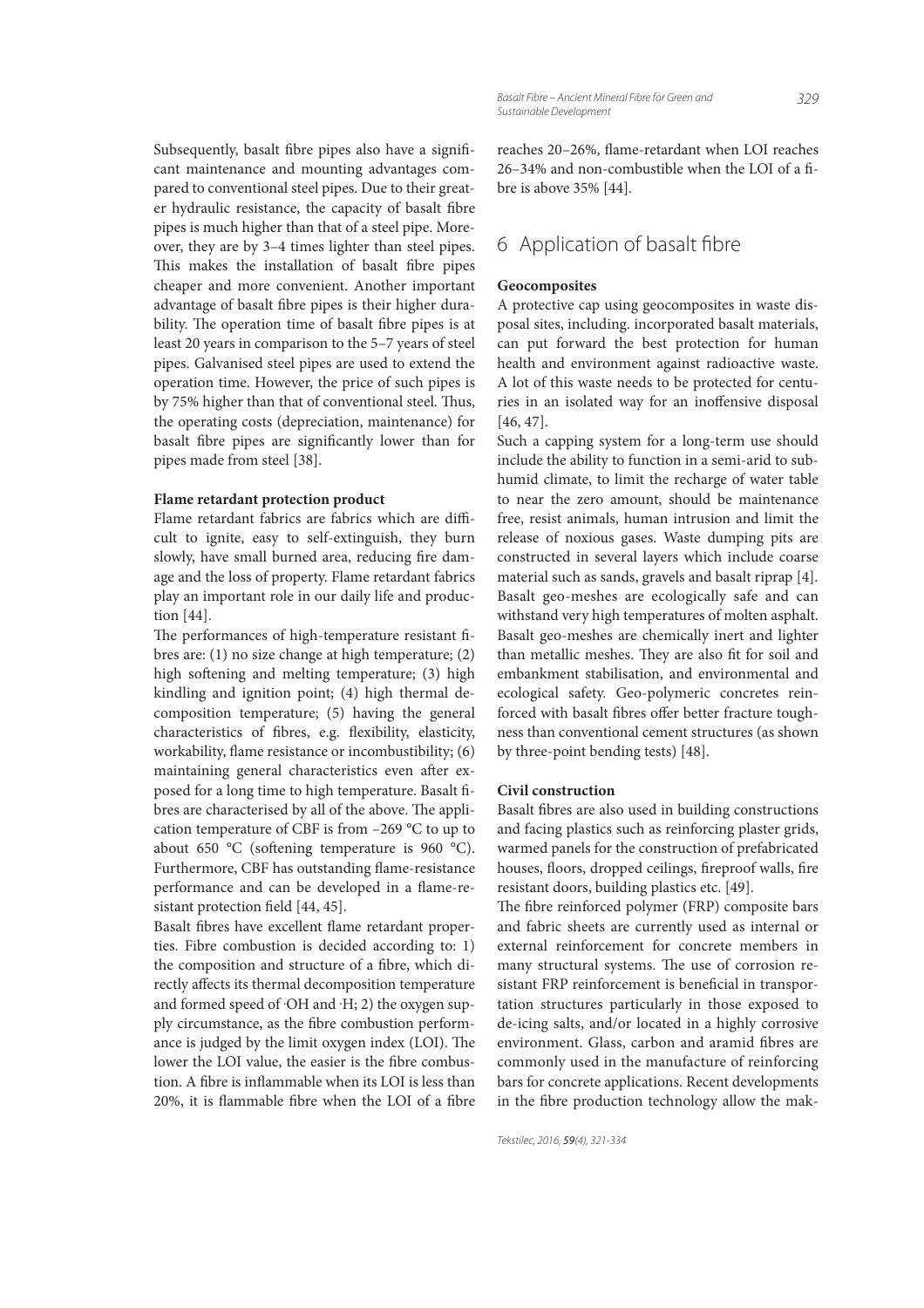ing of basalt fibre reinforced polymer (BFRP) bars. Nowadays, several BFRP products are made in the form of straight rods, loops, two-dimensional meshes and spirals. They show high strength, light weight, non-magnetic and non-corrosive properties, and good fatigue endurance properties. The high initial cost, low modulus, linear tensile stressstrain behaviour until failure, and durability issues are some limitations to the adoption of BFRP materials in the transportation infrastructure [50]. Based on various experimental studies performed by several researchers, the following outcomes can be drawn [50–52]:

- The compressive strength of specimens doubly wrapped with basalt fibres has shown an increase by about 25% over the compressive strength of conventional specimens.
- The tensile strength of specimens doubly wrapped with basalt fibres has shown an increase by about 100% over the split tensile strength of conventional specimens.
- The flexural strength of specimens doubly wrapped with basalt fibres has shown an increase by about 68% over the flexural strength of conventional specimens.

#### **Automotive industry**

Basalt chopped strands are good for use in friction materials. Brake pads based on basalt fibre have a better and more stable friction coefficient and higher endurance than those based on glass fibres. Basalt fibres are also used as fillers for car mufflers, showing great silencing virtue and good resistance to thermal cycling.

Higher strength and elastic modulus of basalt fibres (compared to conventional E-glass and carbon fibres) offer car makers the opportunity for a significant cost-reduction of SMC/BMC parts while retaining the high strength and stiffness. Basalt fibres are also used as a substitute of glass fibres in radars due to the same dielectric and transparency properties [53].

#### **Electricity and electronics industry**

Basalt fabrics are used for electro-technical purposes as a base material for the production of insulation materials. A preliminary metallisation of fabrics results in the shielding properties of electromagnetic radiations. Basalt can be used over a wide temperature range from about –200 to 800 °C, compared to E-glass, which can be used from –6 °C to

*330 Basalt Fibre – Ancient Mineral Fibre for Green and Sustainable Development*

> 450–600 °C. It can substitute asbestos in almost all applications due to its heat insulating characteristics. The tapes made from basalt fibres may be used in electrical cables as the insulation material against fire hazards during power transmission. Basalt fibres can sustain their properties for low temperature insulations. In power industries, basalt fibres are also used for fire resistant cable construction components as fillers, braiding and tapes [35, 54].

#### **Chemical and petrochemical industry**

In the petrochemical industry, basalt fibres are used as chemical and wear-proof coverings of tanks, pipelines, oil pipelines, and as non-flammable coverings of fireproof composite materials. Traditionally used in oil collection systems and pumping water systems, carbon steel pipes have a very short period of lifetime due to their weak anti-corrosion resistance and affection by aggressive components, which are in varying degrees contained in hydrocarbons, as well as hydrogen sulphide, carbon disulphide, brine and corrosion products. Increasing the lifetime of pipelines is possible by making costly repairs, cathode protection and adding anticorrosive inhibitors. The more the pipeline is aging, the more the matter of anticorrosive preventions increases. In terms of economic efficiency, one of the most acceptable options to solve these problems is to use basalt fibre pipes [55]. Basalt is also used in the chemical industry for the production of chemically proof materials and products: pipes, tanks for aggressive liquids, acids, alkalis, chemical fertilisers, pesticides, poisonous substances etc. [56].

#### **Municipal and home appliances services**

Nowadays, the problem of enhancing the reliability of the functioning of housing and utilities infrastructure has become of great significance. The ground is saturated with technological communications, electrolytic mixtures and stray currents, which help in accelerating the corrosion of steel pipes. Moreover, high temperature can accelerate the chemical processes. From the point of view of economic efficiency, the most acceptable options for these problems are using basalt and glass fibre pipes. High physical-mechanical performance, as well as the resistance to corrosive environments has identi fied the broad use of these materials in various fields of industry, e.g. materials for cleaning installation filters for air and liquid environments, big pipes for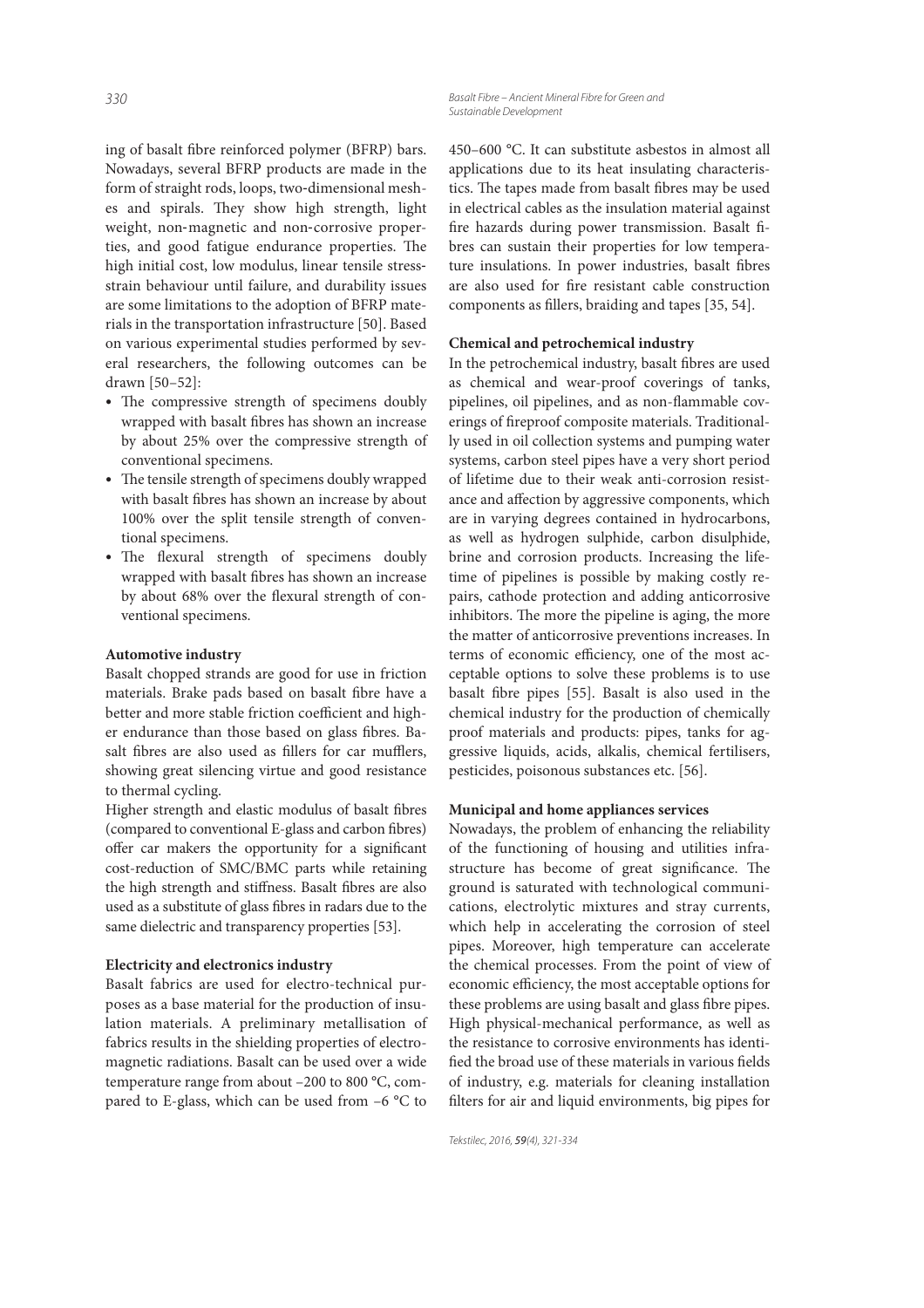water supply and sewage, municipal drains, cleaning installations etc. [4, 57].

#### **Miscellaneous applications**

Basalt fibres are used as the material for thermal equipment, furnaces, recuperators and pipelines. Basalt filters are best for the filtration of metals melt during moulding, for clearing waste gases from the dust at ore mining and processing plants, for sewage treatment etc.

Moreover, basalt fibre products are used in port constructions, sea platforms as reinforcing and construction materials made from basalt plastics, paint, varnish proof coverings of bridges, waterproof coverings for ferro-concrete installations, it can be used as thermo-insulation of furnaces and equipment during the production of ceramic and porcelain products. The field of agriculture is also not far from using basalt fibre products as grids for strengthening soil, material for hydroponics for the cultivation of bacterial cultures, tanks for storage and transportation of liquid chemical fertilisers and pesticides. Basalt materials do not absorb the radioactive radiation, which makes them candidates for the budding material in the production and transformation of radioactive materials, e.g. in nuclear power plants [58–61].

# 7 Conclusion

Most studies focus on the positive aspects of basalt fibres; nevertheless, the deficiencies or lacunas of the material before using it in any application is to be taken into consideration. A few deficiencies exist in the performance of basalt fibres, e.g. the instability in the basalt fibre properties, resulting from the volatile composition of the basalt material. Basalt fibres also show low stretch properties. The production process of basalt fibres may produce many defects in the end product, e.g. the heterogeneity of the basalt melt can affect the characteristics of the produced fibre. The basalt fibre may have higher specific gravity resulting from high iron content and it can affect its comb performance. In consequence, the modification of the material is important before putting it to end use. Furthermore, the cost of a basalt fibre is 3 times higher than that of an E-glass fibre, which is expected to fall with the increase in the production volume.

Despite the few shortcomings, the latter can be overlooked considering the weightage of the basalt fibre advantages in various applications. Basalt fibres can be of great interest for the building industry, since they now represent a popular choice for the replacement of carbon fibres and steel owing to their high tenacity and low elongation. Due to its non-corrosive nature and very good heat resistance power, basalt has the potential to replace E-glass. It is also an ecologically friendly material, since it has no toxic reaction with air, water and other chemicals. Basalt fibres can be used as a retrofitting material for concrete specimens. In conclusion, it can be stated that basalt fibres can be used in a wide range of applications in the construction and concrete industry.

# References

- 1. Basalt rock fibre [online]. Seminar projects [accessed 09. 09. 2014]. Available on World Wide Web: <http://seminarprojects.com/Thread-basalt-rock-fibre-brf#ixzz2n3NQtbg8>.
- 2. SINGHA, Kunal. A short review on basalt fibre. International Journal of Textile Science, 2012, **1**(4), 19−28, doi: 10.5923/j.textile.20120104.02.
- 3. DESHMUKH, Gajanan. Basalt the technical fibre. Man-made Textiles in India, 2007, 50(7), 258−261.
- 4. SARAVANAN, D. Spinning the rocks basalt fibres. Journal of the Institution of Engineers (India): Textile Engineering Division, 2006, **86**, 39−45.
- 5. Basalt continuous fiber (BCF) production techniques [online]. Basalt [accessed 12. 02. 2015]. Available on World Wide Web: <http://www. basaltm.com/en/tehnologii/basalt-continuous fiber-bcf-production-techniques.html>.
- 6. ARTEMENKO, Serafima Efimovna, KADYKO-VA, Y. A. Polymer composite materials based on carbon, basalt, and glass fibres. Fibre Chemistry, 2008, **40**(1), 37−39, doi: 10.1007/s10692-008- 9010-0.
- 7. The Oxford companion to the Earth. Edited by Paul L. Hancock, Brian J. and David L. Dineley. Skinner: Oxford University Press, 2000, doi: 10. 1093/acref/9780198540397.001.0001.
- 8. PALMIERI, Aniello, MATTHYS, Stijn, TIE-RENS, M. Basalt fibres: mechanical properties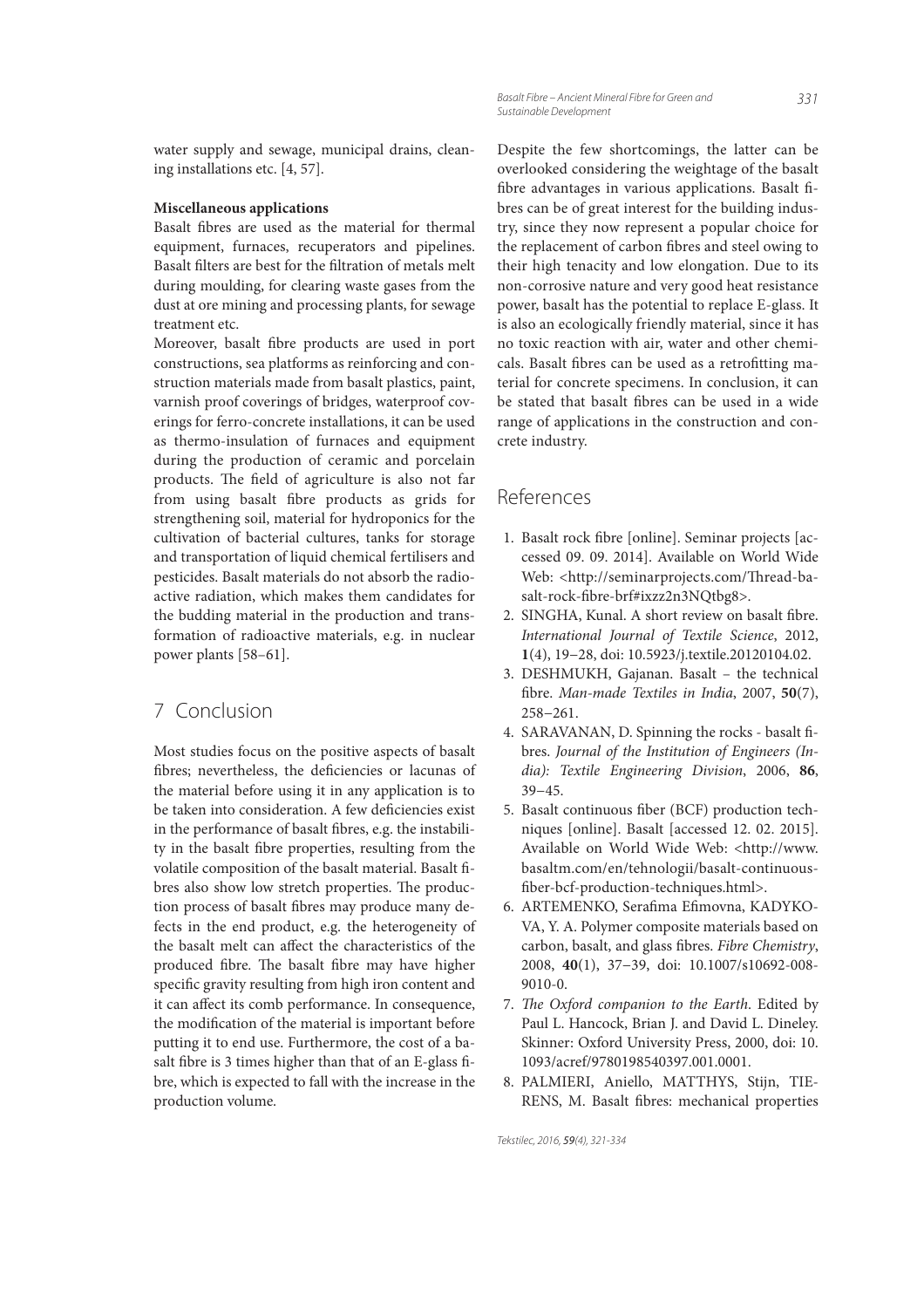and applications for concrete structures. International Conference on Concrete Solutions, 2009, 165−169.

- 9. CZIGÁNY, Tibor. Discontinuous basalt fibrereinforced hybrid composites. In Polymer composites. From nano- to macro- scale. Edited by Klaus Friedrich, Stoyko Fakirov, Zhong Zhang. Springer Science & Business Media, 2005, 309−328, doi: 10.1007/0-387-26213-X\_17.
- 10. CZIGÁNY, Tibor, DEÁK, T., TAMÁS, P. Discontinuous basalt and glass fibre reinforced PP composites from textile prefabricates: effects of interfacial modification on the mechanical performance. Composite Interfaces, 2008, **15**(7−9), 697−707, doi: 10.1163/156855408786778302.
- 11. DALINKEVICH, A., GUMARGALIEVA, K. Z., MARAKHOVSKY, S. S., SOUKHANOV, A. V. Modern basalt fibrous materials and basalt fibre-based polymeric composites. Journal of Natural Fibres, 2009, **6**, 248–271, doi: 10.1080/ 15440470903123173.
- 12. CZIGANY, Tibor, VAD, János, PÖLÖSKEI, Kornél. Basalt fibre as a reinforcement of polymer composites. Periodica polytechnica ser. Mech. Eng, 2005, **49**(1), 3–14.
- 13. Inorganic fiber technology [online]. Ensunt [accessed 20.10.2016]. Available on World Wide Web: <http://www.vfxsolidarity.org/about-us/ inorganic-fiber-technology>.
- 14. Continuos basalt fiber (CBF) [online]. Ensunt [accessed 10.01.2015]. Available on World Wide Web: <http://www.ensunt.com/Ensunt/PROD-UCT-CBF.html>.
- 15. Continuous basalt fiber market for molded materials, transportation, electronics, building & construction and other applications - global industry analysis, size, share, growth, trends and forecast, 2013–2019 [online]. Market research reports.biz [accessed 30. 10. 2016]. Available on World Wide Web: <http://www.marketresearchreports.biz/ analysis-details/continuous-basalt-fiber-marketfor-molded-materials-transportation-electronics-building-and-construction-and-other-applications-global-industry-analysis-size-sharegrowth-trends-and-forecast-2013-2019>.
- 16. CHIKHRADZE, N. M., JAPARIDZE, L. A., ABASHIDZE, G. S. Properties of basalt plastics and of composites reinforced by hybrid fibers in operating conditions. Composites and their applications, 2012, pp. 243−268. Edited by Ning

Hu. Rijeka: InTech, doi: 10.5772/48289. Available on World Wide Web: <http://www.intechopen. com/books/composites-and-their-applications/ properties-of-basalt-plastics-and-of-composites-reinforced-by-hybrid-fibers-in-operatingconditions>.

- 17. Continuous basalt fiber sector in shaping (Statistics) [online]. Highbeam [accessed 06. 07. 2015]. Available on World Wide Web: <http:// www.highbeam.com/doc/1G1-231544702. html>.
- 18. DEÁK, Tamás, CZIGÁNY, Tibor. Chemical Composition and mechanical properties of basalt and glass fibers: a comparison. Textile Research Journal, 2009, **79**(7), 645−651, doi: 10.1177/0040517508095597.
- 19. LIU, Qiang, SHAW, Montgomery T., PARNAS, Richard S. Investigation of basalt fiber composite mechanical properties for applications in transportation. Polymer Composites, 2006, **27**(1), 41−48, doi: 10.1002/pc.20162.
- 20. NOLF, Jean Marie. Basalt fibres fire blocking textiles. Technical Usage Textile, 2003, **49**(3), 38–42.
- 21. SIM, Jongsung, PARK, Cheolwoo, MOON, Do Young. Characteristics of basalt fibre as a strengthening material for concrete structures. Composites: Part B, 2005, **36**(6−7), 504–512, doi: 10.1016/j.compositesb.2005.02.002.
- 22. MANKODI, Hireni. New reinforced material for textile composite - basalt fibre [online]. Fibre2Fashion [accessed 12.10.2015]. Available on World Wide Web: <http://www.fibre2fashion. com/industry-article/3/256/new-reinforcedmaterial1.asp>.
- 23. ZHANG, Yihe, YU, Chunxiao, CHU, Paul K., FENGZHU, Lv, ZHANG, Changan, JUNHUI, Ji, ZHANG, Rui, WANG, Heli. Mechanical and thermal properties of basalt fiber reinforced poly(butylene succinate) composites. Materials Chemistry and Physics, 2012, **133**(2−3) 845−849, doi: 10.1016/j.matchemphys.2012.01.105.
- 24. MILITKÝ, Jiří, KOVAČIČ, Vladimír, RUBN-EROVÁ, Jitka. Influence of thermal treatment on tensile failure of basalt fibres. Engineering Fracture Mechanics, 2002, **69**(9), 1025−1033, doi: 10.1016/S0013-7944(01)00119-9.
- 25. CZIGÁNY, Tibor. Special manufacturing and characteristics of basalt fiber reinforced hybrid polypropylene composites: Mechanical properties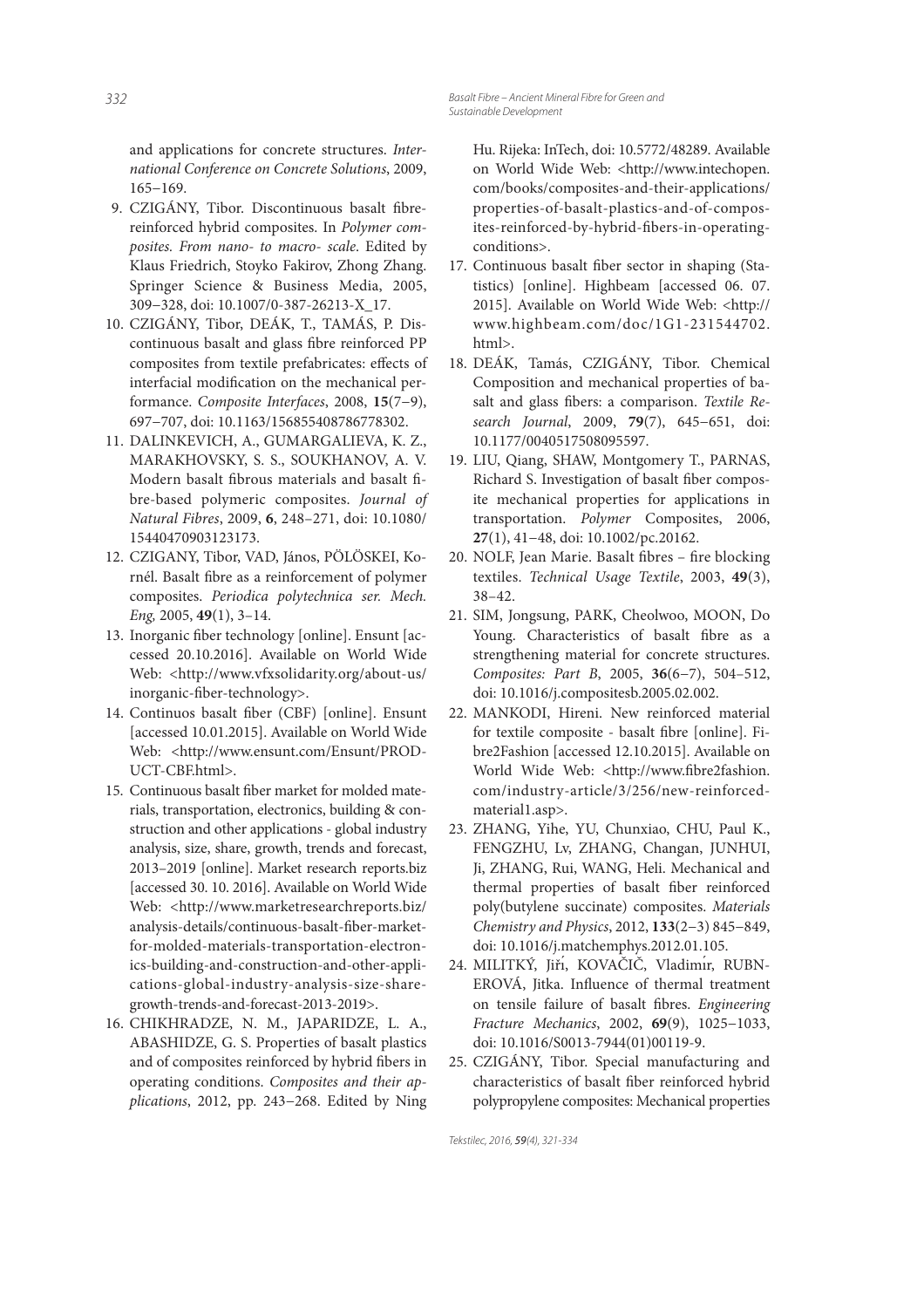and acoustic emission study. Composites Science and Technology, 2006, **66**(16), 3210−3220, doi: 10.1016/j.compscitech.2005.07.007.

- 26. FAN, Fei Lin, XU, Jin Yu, BAI, Er Lei, HE, Qiang. Experimental study on impact-mechanics properties of basalt fibre reinforced concrete. Advanced Materials Research, 2010, **168–170**(8), 1910–1914, doi: 10.4028/www.scientific.net/AMR. 168-170.1910.
- 27. HRYNYK, Rafal, FRYDRYCH, Iwona, IRZ-MAŃSKA, E, STEFKO, Agnieszka. Thermal properties of aluminized and non-aluminized basalt fabrics. Textile Research Journal, 2013, **83**(17), 1860−1872, doi: 10.1177/0040517512447517.
- 28. Mechanical properties and performance of engineering ceramics and composites IV : ceramics engineering and science proceedings, 2009, **30**(2), 348 p. Edited by Dileep Singh, Waltraud M. Kriven, Jonathan Salem. John Wiley & Sons, doi: 10.1002/SERIES2122.
- 29. WEI, Bin, CAO, Hailin, SONG, Shenhua. Retraction notice to "Environmental resistance and mechanical performance of basalt and glass fibres". Materials Science and Engineering: A, 2010, **527**(18−19), 4708−4715, doi: 10.1016/j. msea.2015.06.073.
- 30. Basalt scale [online]. Basalt [accessed 06. 10. 2014]. Available on World Wide Web: <http:// basaltm.com/en/bnv/basalt-scale.html>.
- 31. COURTILLOT, Vincent, FLUTEAU, Frédéric. A review of the embedded time scales of flood basalt volcanism with special emphasis on dramatically short magmatic pulses. Geological Society of America special paper, 2014, **505**, 301−317, doi: 10.1130/2014.2505(15).
- 32. COSENZA, Edoardo, MANFREDI, Gaetano, REALFONZO, Roberto. Behavior and Modeling of Bond of FRP Rebars to Concrete. Journal of Composites for Construction, 1997, **1**(2), 40−51.
- 33. Basalt fiber rebar [online]. Monolithic Dome Institute [accessed 13. 05. 2015]. Available on World Wide Web: <http://www.monolithic.org/ link-to/basalt-fiber-rebar>.
- 34. Basalt roving products [online]. Technobasalt [23.03.2013]. Available on World Wide Web: <http://www.technobasalt.com/products/item/ basalt-roving-3/>.
- 35. Basalt fabrics [online]. Basfiber [accessed 11.08. 2014]. Available on World Wide Web: <http:// www.basfiber.com/basalt-fabric>.
- 36. ARTEMENKO, Serafima Efimovna, KADYKO-VA, Yu. A. Hybrid composite materials. Fibre Chemistry, 2008, **40**(6), 490−492, doi: 10.1007/ s10692-009-9091-4.
- 37. ABDEL RAHMAN, Abdel-Fatah M., NASSAR, Philip E. Cenzoic. Volcanism in the Middle East: Petrogenis of alkali basalt from Northern Lebanon. Geological Magazine, 2004, **141**(5), 545−563, doi: 10.1017/S0016756804009604.
- 38. SCHUT, Jan H. Lava based fibres reinforce composites. Plastics Technology, 2004, **50**(6), 33−34.
- 39. Basalt fabrics, tubes, prepegs, rods etc. Professional products with performance. AKETOMA [online]. Basalt information [accessed 14. 04. 2015]. Available from: <http://documents.mx/ documents/basalt-information.html>.
- 40. CORNELL, D. H. Rare earths from supernova to super conductor. Pure and Applied Chemistry, 1993, **65**(12), 2453−2465.
- 41. MILITKY, Jiri, KOVACIC, Vladimir, RUBN-EROVA, Jitka. Influence of thermal treatment on tensile failure of basalt fibres. Engineering Fracture Mechanics, 2002, **69**(9), 1025−1033, doi: 10.1016/S0013-7944(01)00119-9.
- 42. BOCCACCINI, Aldo R., ATIQ, Shabbar, HELSCH, Gundula. optomechanical glass matrix composites. Composites Science and Technology, 2003, **63**(6), 779−783, doi: 10.1016/ S0266-3538(02)00262-2.
- 43. TROPINA, L. V., VASYHK, C. G., KORNY-USHINA, V. L., DYAGLEV, V. M., RASSADIN, Y. M., MAKARUSHINA, M. A. New cloth from basalt fibres. Fibre Chemistry, 1995, 27(1), 67−68, doi: 10.1007/BF00551537.
- 44. LV, Hairong, YANG, Caiyun. The applications of basalt fibre in flame retardant protection field [online]. Tianjin Polytechnic University Textile College, Tianjin 300160, 5. [Accessed 16. 07. 2015]. Available on World Wide Wrv: <http://www.chinagbf.com/manage/webedit/ uploadfile/2011221163414365.pdf>.
- 45. QI, Feng-jie, LI, Jin-wen, LI, Chuan-xiao. Summary on the Research of Continous Basalt Fibre. Journal of High-Tech Fiber & Application, 2006, **31**(2), 42−46. Available on World Wide: <http://caod.oriprobe.com/articles/10425877/ Summary\_on\_the\_Research\_of\_Continous\_ Basalt\_Fibre.htm>.
- 46. Continuous basalt fiber, reinforcing articles and basalt fiber materials production, market and